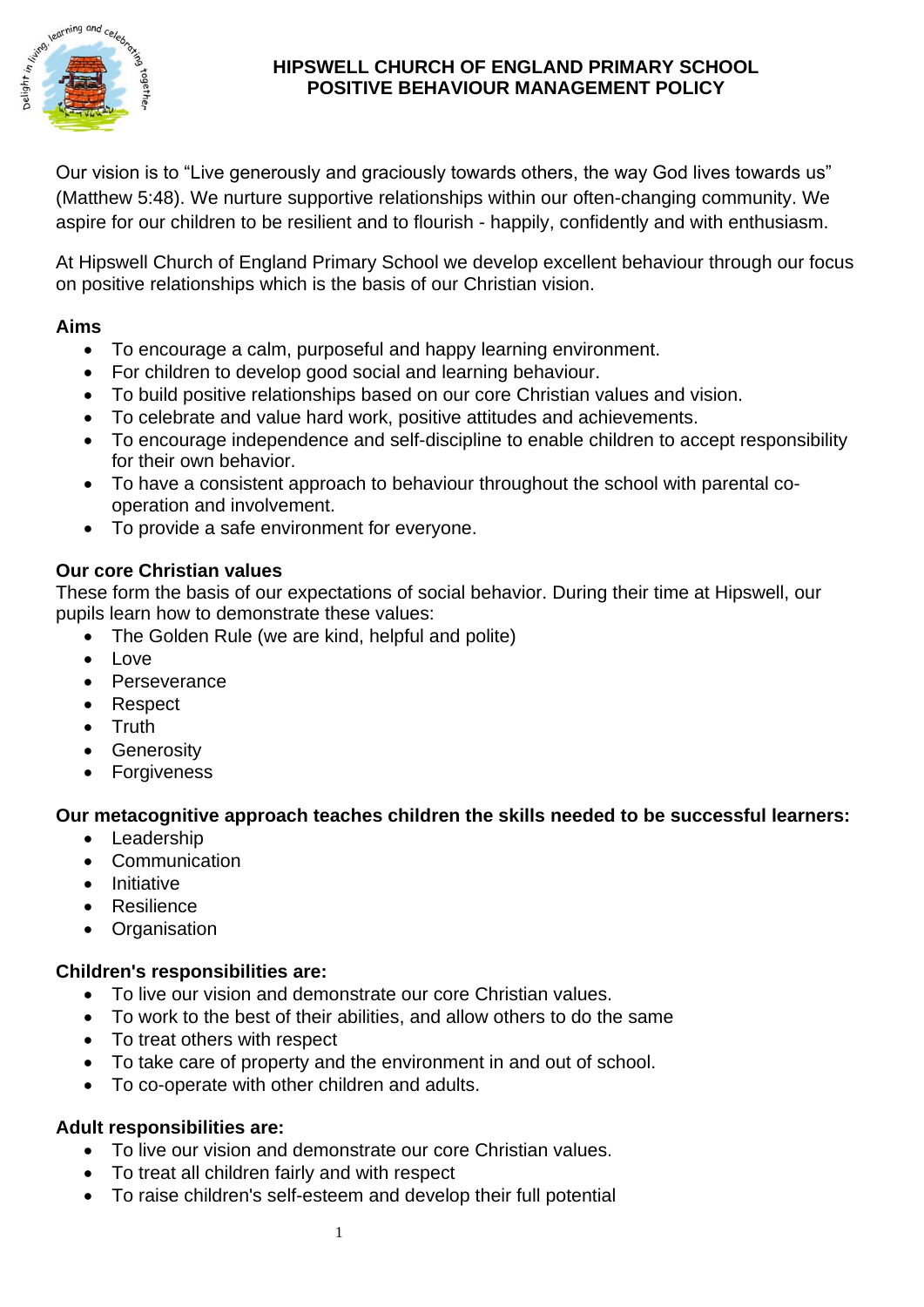- To provide an engaging and challenging curriculum
- To create a safe and secure environment, physically and emotionally
- To be a good role model
- To form good relationships with parents

### **Parents' responsibilities are:**

- To ensure good attendance and punctuality.
- To make children aware of appropriate behaviour in all situations
- To encourage independence and self-discipline
- To show an interest in their child's education and development
- To foster good relationships with the school
- To support the school in the implementation of this policy
- To be aware of the school expectations

### **Praise and Rewards**

We continually identify and praise positive behaviours in line with our vision and values. We celebrate demonstration of these through:

- Verbal praise
- Individual, group or class rewards
- Dojo points
- Certificates and stickers
- Celebration certificates in acts of Collective Worship
- Positive communication with parents verbally or on Seesaw
- Golden Time
- Hipswell Warrior tokens

### **Encouraging good behaviour**

- High expectations linked to our vision and values
- Appropriate behaviour modeled.
- Praise and reward of good behaviour
- Using our vision and values to learn from our mistakes.

### **Classroom Rules**

These follow the Positive Behaviour Management Policy, reflect our vision and values and are written and agreed by the teacher and the class at the beginning of each academic year.

#### **Lunchtime expectations**

- Eat your dinner quietly and with good manners.
- Raise your hand if you need help.
- Walk around school sensibly.
- Respect school property.
- Respect other people's games.
- Please stand still at the first bell.
- Line up quietly on the second bell.

#### **Unacceptable behaviour**

There are occasions where there may be acts of misbehaviour that are regarded as totally unacceptable and will be dealt with accordingly. These include:

- Violence physical and verbal violence towards others
- Stealing
- Actions which may cause danger to others
- Persistent disruption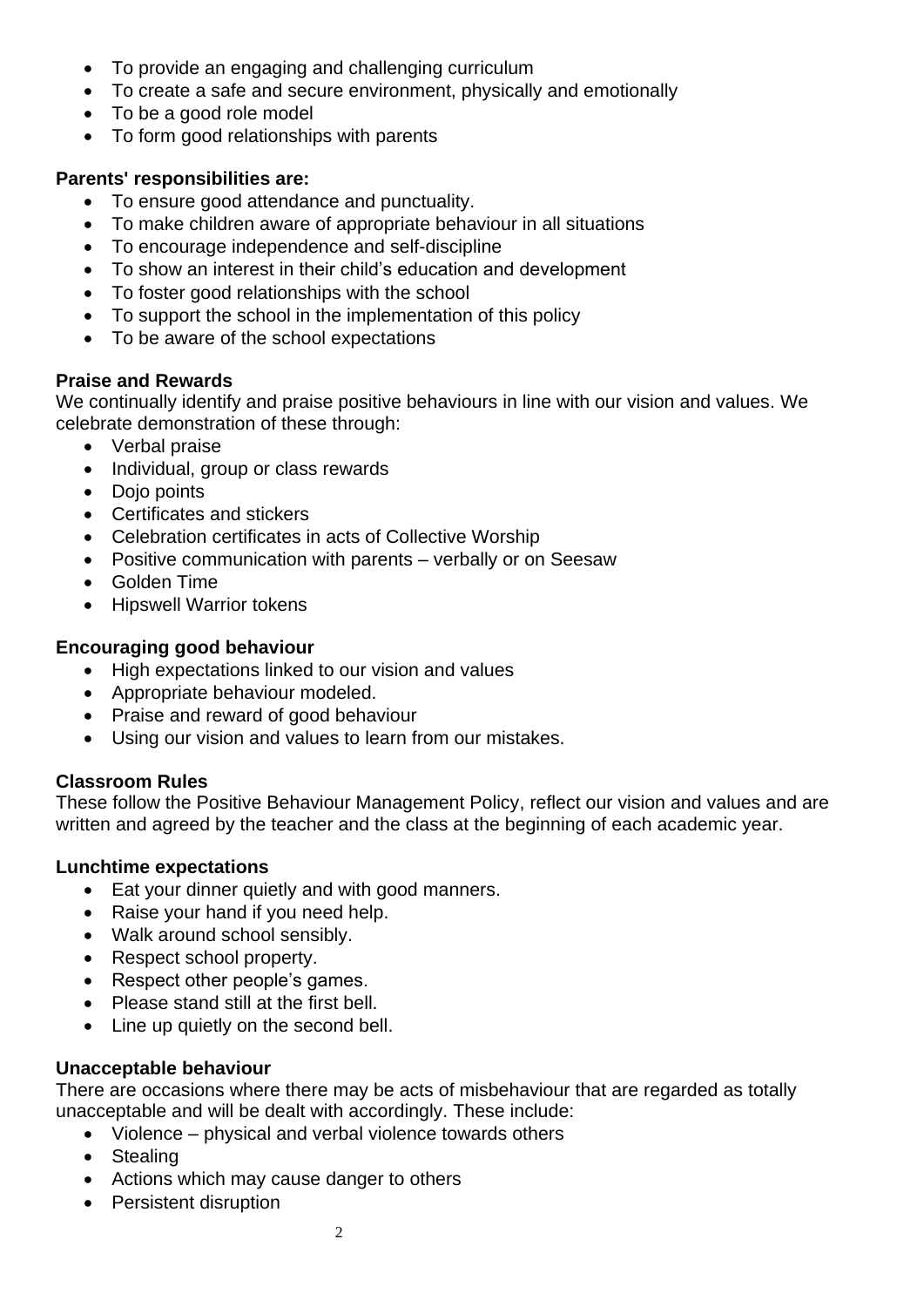- Racism
- **Truancy**
- Causing damage to property
- Bullying

# **Consequences**

The level of consequences depends on the individual case and severity of misbehaviour.

- Expectations reinforced, discussion about our Christian values
- A verbal warning
- Removal to a 'Time Out Space' for up to five minutes (EYFS/KS1)
- Asked to stand in isolation during playtimes
- A second warning and if necessary, removal from the group
- Removal from the classroom for the rest of the lesson or a significant period of time
- Referral to Headteacher
- Contact with parents
- Miss a playtime or lunchtime
- Lunchtime spent in isolation
- Home/school behavior book
- Personalised behavior chart
- Possible involvement of outside agencies
- Removal of privileges
- Records kept on CPOMS
- Exclusion procedures fixed term or permanent

# **Engagement with external agencies for additional support**

This could include:

- The NSPCC providing nurture and parenting programmes at AWS
- Education Psychology Services
- Inclusion Services specialist SEND support
- Healthy Child Team nurses may be able to offer specialised support if appropriate
- Children and Adolescent Mental Health Services (CAMHS)
- Early Help who can support families and the school on a range of issues relating to social, emotional and mental health difficulties that often manifest in challenging behaviours

Children accessing these services will be supported in-line with the school's SEND Policy. Access to external services beyond school can be sought through consultation with the SENCo.

# **Fixed term and permanent exclusions**

Only the headteacher has the authority to exclude a pupil from school. This is to be used as a last resort. She may exclude a pupil for one or more fixed periods, for up to 45 days in any one school year. The headteacher may also exclude a pupil permanently. It is also possible for the headteacher to convert fixed-term exclusion into a permanent exclusion if the circumstances warrant this.

If the headteacher excludes a pupil she informs the parents immediately, giving reasons for the exclusion. At the same time the headteacher makes it clear to the parents that they can, if they wish, appeal against the decision to the governing body.

The headteacher informs the LA and the GB about any permanent exclusion and about any fixedterm exclusions beyond five days in any one term.